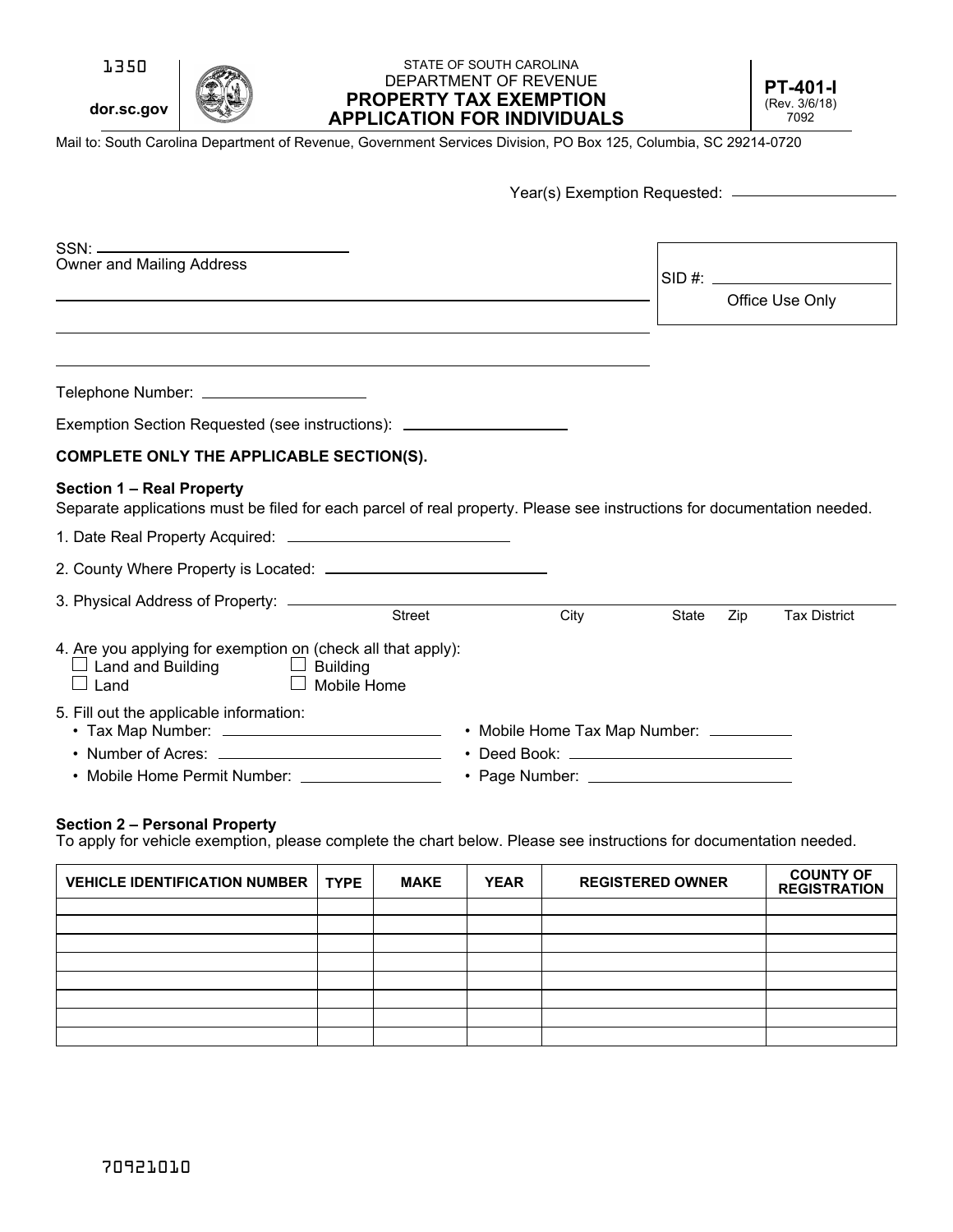#### **Section 3 – Real Property Exemption Questions**

F Please answer all questions completely and sign the statement below.

| Did you file an individual income tax return with the South Carolina Department of Revenue?<br>$\Box$ No<br>Yes                          |                                                                                                                                                                                                                               |
|------------------------------------------------------------------------------------------------------------------------------------------|-------------------------------------------------------------------------------------------------------------------------------------------------------------------------------------------------------------------------------|
|                                                                                                                                          |                                                                                                                                                                                                                               |
|                                                                                                                                          |                                                                                                                                                                                                                               |
| this application?<br>Yes $\vert$ No $\vert$ $\vert$                                                                                      | Do any other individuals, associations or corporations occupy or use any part of the claimed exemption that is listed on                                                                                                      |
|                                                                                                                                          |                                                                                                                                                                                                                               |
|                                                                                                                                          |                                                                                                                                                                                                                               |
|                                                                                                                                          |                                                                                                                                                                                                                               |
| Is any rent received for this property or any portion of this property?<br>Yes $\Box$ No $\Box$                                          |                                                                                                                                                                                                                               |
|                                                                                                                                          |                                                                                                                                                                                                                               |
| Do you lease or rent any property for which you are requesting an exemption?<br>$Yes \mid \mid No \mid \mid$                             |                                                                                                                                                                                                                               |
| If yes, from whom?                                                                                                                       | the control of the control of the control of the control of the control of the control of the control of the control of the control of the control of the control of the control of the control of the control of the control |
| Section 4 - Declaration of Owner or Owner's Agent<br>any), and to the best of my knowledge and belief it is true, correct, and complete. | Subject to penalty for perjury, I declare that I have examined this application, including enclosures and attachments (if                                                                                                     |

Signature Date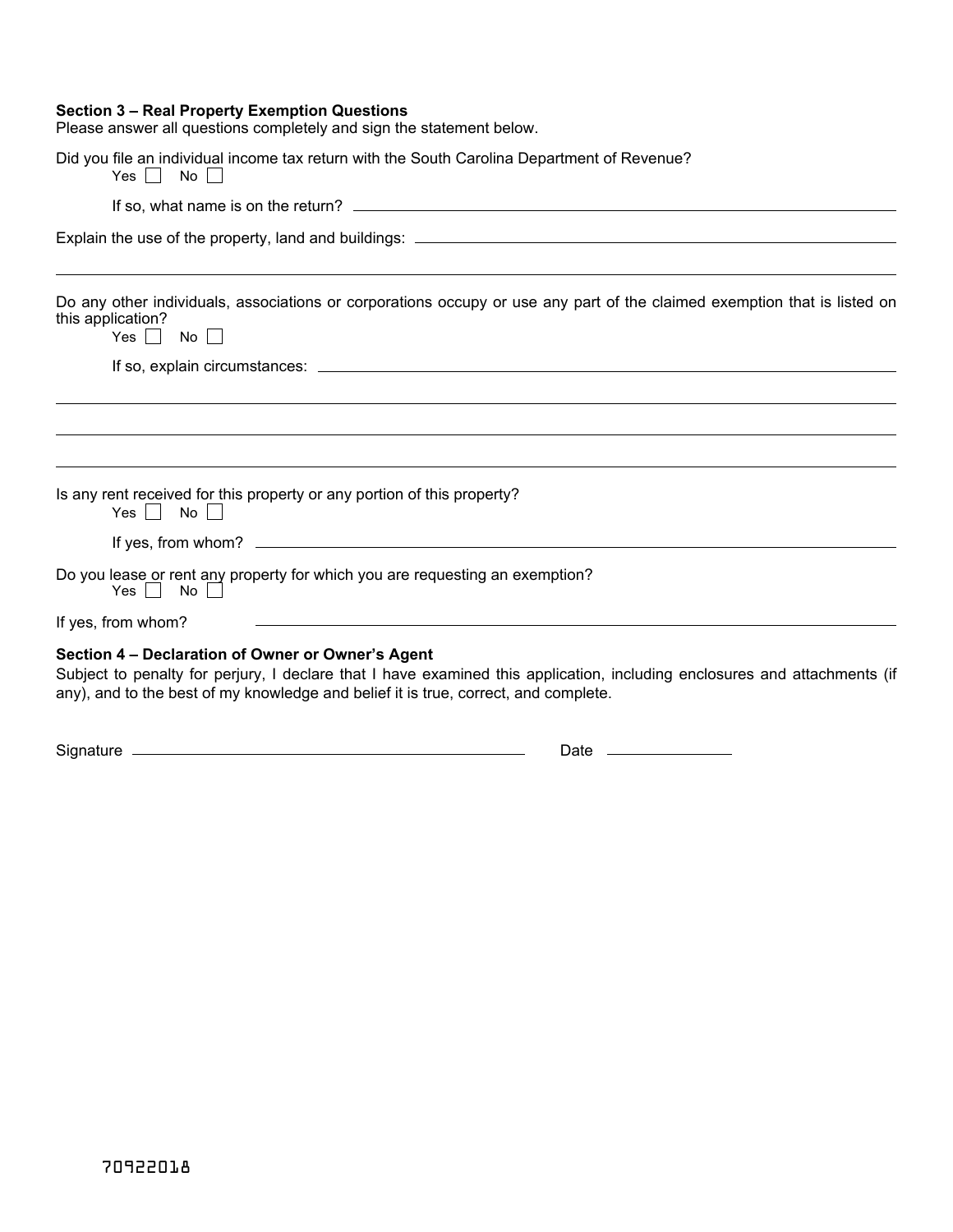# **Application for Exemption Instructions for Individuals**

Individuals who are requesting a property tax exemption must complete Form PT-401-I (Application for Exemption).

# **Personal Property (Vehicle) Exemptions for Individuals**

EXEMPTION SECTIONS:

Required documentation is listed for each exemption.

#### B(3) - **Vehicle(s) exemption for Disabled Veterans**

Two private passenger vehicles owned or leased by veteran who is totally and permanently disabled from a service connected disability. To qualify for the exemption the vehicle must be registered solely in the name of the veteran, or jointly with a spouse. Effective for tax year 2015, this exemption is allowed to surviving spouse for one vehicle owned or leased for their lifetime or until their remarriage. *Provide copies of the following: Certificate from Veterans Administration or Local County Service Officer certifying total and permanent service connected disability with the effective date, copy of vehicle(s) registration card, bill of sale*  or title. If the vehicle is jointly titled with a spouse who has a last name other than the veteran, provide a copy of the marriage certificate. (VA Rating decision and e Benefits letters do not meet requirements of law). If you are applying as a surviving *spouse, provide copies of the following: a copy of the veteran's death certificate, documentation from the VA that you are the survivor of the veteran, a copy of the vehicle registration card, or bill of sale, or title showing that you are the sole owner of the vehicle. Note that surviving spouses are allowed an exemption for one vehicle only.* 

#### B(26) - **Vehicle(s) exemption for Medal of Honor recipients**

Two private passenger vehicles owned or leased by recipients of the Medal of Honor. *Provide copies of the following: Vehicle(s) registration card, bill of sale or title, certificate from Veterans Administration or Local County Service Officer certifying receipt of Medal of Honor.*

#### B(27) - **Vehicle(s) exemption for persons required to use wheelchairs**

Two personal motor vehicles, owned or leased either solely or jointly by persons required to use wheelchairs. *Provide copies of the following: Vehicle(s) registration card, bill of sale or title and a signed physician's statement on physician's letterhead certifying the required use of wheelchair on a permanent basis with effective date of wheelchair use.*

### B(29) - **Vehicle(s) exemption for Prisoner of War**

Two private passenger vehicles or trucks, not exceeding three-quarter ton, owned or leased by prisoner of war (POW) in World War I, World War II, the Korean Conflict, or the Vietnam Conflict. To qualify for the exemption the vehicle must be registered solely in the name of the veteran, or jointly with a spouse. This exemption is allowed to surviving spouses of a former POW for their lifetime or remarriage. If the vehicle is jointly titled with a spouse who has a last name other than the veteran, provide a *copy of the marriage certificate. Provide copies of the following: Vehicle(s) registration card, bill of sale or title, certificate from Veterans Administration or Local County Service Officer certifying you were a Prisoner of War. If you are applying as a surviving spouse, provide copies of the following: a copy of the veteran's death certificate, documentation from the VA that you are the survivor of the veteran, a copy of the vehicle registration card, or bill of sale, or title showing that you are the sole owner of the vehicle. Note that surviving spouses are allowed an exemption for one vehicle only.*

#### B(37) – **Vehicle(s) exemption for parent or legal guardian of a minor child who is blind or requires the use of a wheelchair**

One personal motor vehicle owned or leased by a parent or legal guardian of a minor who is blind or requires the use of a wheelchair when the vehicle is used to transport the minor. *Provide copies of the following: Vehicle(s) registration card, bill of sale or title, physician's statement certifying the minor child is blind or required to use a wheelchair with effective date and copy of original birth certificate showing parents name or court documentation of legal guardianship.* 

## **Real Property (Land and Home) Exemptions for Individuals**

#### B(1)(A) - **Dwelling home of a veteran who is permanently and totally disabled as a result of a service connected disability**

The house owned by an eligible owner (veteran) in fee or for life, or jointly with a spouse. This exemption is allowed to the surviving spouse who owned the house in fee or for life or jointly with the now deceased spouse, if the spouse remains unmarried, resides in the house, and owned the house in fee or for life. If the home is jointly titled with a spouse *who has a last name other than the veteran, provide a copy of the marriage certificate. Provide copies of the following: Certificate from Veterans Administration or Local County Service Officer certifying total and permanent service connected disability with the effective date, copy of recorded deed and documentation that the 4% special assessment ratio for an owner occupied dwelling*  from the county assessor's office has been granted solely to the applicant or jointly with a spouse. (VA Rating decision and e *Benefits letters do not meet requirements of law.) If you are applying as a surviving spouse, provide copies of the following: a copy of the veteran's death certificate, a copy of the recorded deed of distribution, or last will and testament, and documentation that the 4% special assessment ratio for an owner occupied dwelling from the county assessor's office has been granted solely to the applicant.*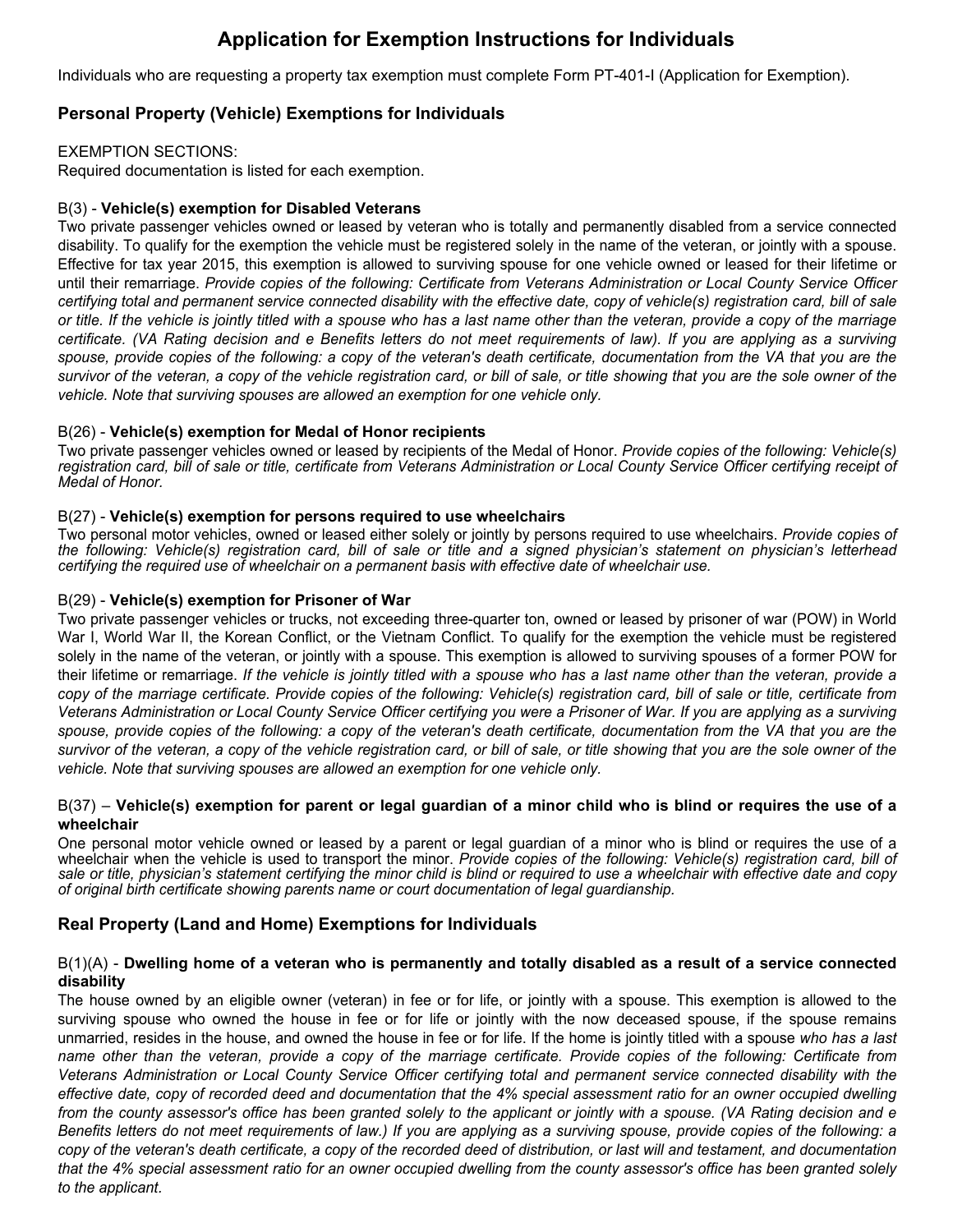#### B(1)(B) - **Dwelling home of a former law enforcement officer, who is permanently and totally disabled as a result of a law enforcement service connected disability in this State**

The house owned by an eligible owner (law enforcement officer) in fee or for life, or jointly with a spouse. This exemption is allowed to the surviving spouse who owned the house in fee or for life or jointly with the now deceased spouse, if the spouse remains unmarried, resides in the house, and owns the house in fee or for life. If the home is jointly titled with a spouse who has a last name other than the applicant, provide a copy of the marriage certificate. Provide copies of the *following: Copy of final order issued by Workers' Compensation Commission of total and permanent service connected disability in this State with the effective date, copy of recorded deed and documentation that the 4% special assessment*  ratio for an owner occupied dwelling from the county assessor's office has been granted solely to the applicant or jointly with a *spouse. If you are applying as a surviving spouse, provide copies of the following: a copy of the officer's death certificate, a copy of the recorded deed of distribution, or last will and testament, and documentation that the 4% special assessment ratio for an owner occupied dwelling from the county assessor's office has been granted solely to the applicant.*

#### B(1)(C) - **Dwelling home of a former firefighter, including volunteer firefighter who is permanently and totally disabled as a result of a firefighting service connected disability in this State**

The house owned by an eligible owner (firefighter/volunteer firefighter) in fee or for life, or jointly with a spouse. This exemption is allowed to the surviving spouse who at the time of death owned the house in fee or for life, or jointly with the now deceased spouse, if the spouse remains unmarried, who resides in the house, and who owned the house in fee or for life. If the home is jointly titled with a spouse *who has a last name other than the applicant, provide a copy of the marriage certificate. Provide copies of the following: Copy of statement from the chief of the fire department and physician of the total and permanent service connected disability in this State with the effective date, copy of recorded deed and documentation that the 4% special assessment ratio for an owner occupied dwelling from the county assessor's office has been granted solely to the applicant or jointly with a spouse. If you are applying as a surviving spouse, provide copies of the following: a copy of the fire fighter's death certificate, a copy of the recorded deed of distribution, or last will and testament, and documentation that the 4% special assessment ratio for an owner occupied dwelling from the county assessor's office has been granted solely to the applicant.*

#### **For the above B(1)(A), B(1)(B) and B(1)(C) Property held in a Trust**

When a trustee holds legal title to a dwelling for a beneficiary and the beneficiary qualifies for the exemption and uses the dwelling as the beneficiary's domicile, the dwelling is exempt from property taxation. *Provide copies of the same documentation listed above for B(1)(A), B(1)(B) and B(1)(C) along with a copy of the complete signed trust agreement. Provide documentation that the beneficiary has been granted the 4% special assessment ratio for an owner occupied dwelling from the county assessor's office.*

#### B(2)(a) - **Dwelling home of a paraplegic or hemiplegic person**

The dwelling house in which he resides and a lot not to exceed one acre of land owned in fee or for life, or jointly with a spouse. This exemption is allowed to the surviving spouse who owned the house in fee or for life or jointly with the now deceased spouse, if the spouse remains unmarried, resides in the house, and owns the house in fee or for life. If the home is jointly titled with a spouse *who has a last name other than the applicant, provide a copy of the marriage certificate. Provide copies of the following: Physician's statement certifying paraplegic, hemiplegic or quadriplegic condition with effective date, copy of recorded deed and documentation that the 4% special assessment ratio for an owner occupied dwelling from the county assessor's office has been granted solely to the applicant or jointly with a spouse. If you are applying as a surviving spouse, provide copies of the following: a copy of the former applicant's death certificate, a copy of the recorded deed of distribution, or last will and testament, and documentation that the 4% special assessment ratio for an owner occupied dwelling from the county assessor's office has been granted solely to the applicant.*

#### **For the above B(2)(a) Property held in a Trust**

When a trustee holds legal title to a dwelling for a beneficiary and the beneficiary is a person who qualifies otherwise for the exemption and the beneficiary uses the dwelling as the beneficiary's domicile, the dwelling is exempt from property taxation. *Provide copies of the same documentation listed above for B(2)(a) along with a copy of the complete signed trust agreement. Provide documentation that the beneficiary has been granted the 4% special assessment ratio for an owner occupied dwelling from the county assessor's office.*